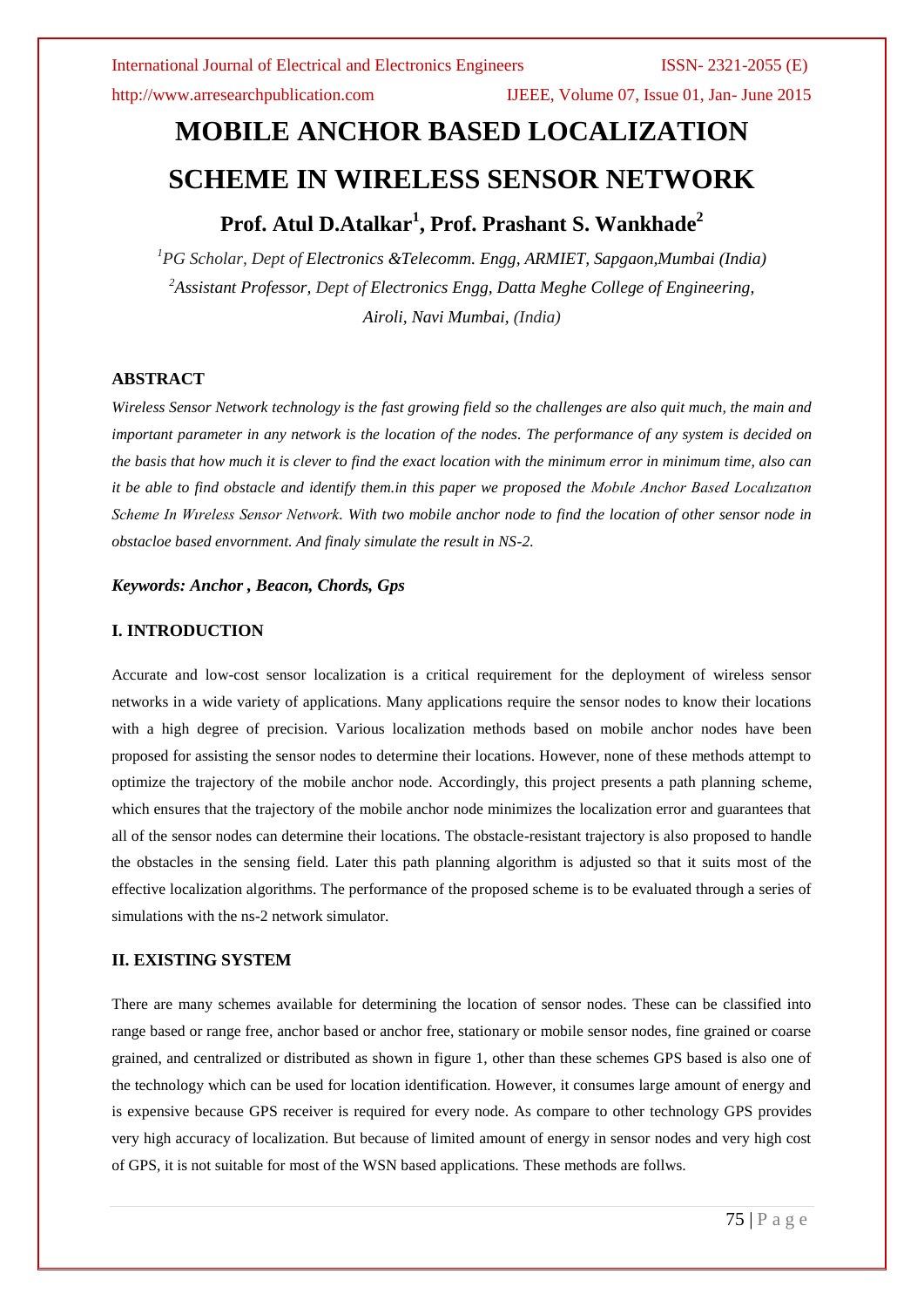http://www.arresearchpublication.com IJEEE, Volume 07, Issue 01, Jan- June 2015



**Fig.1. Localization Schemes**

#### **III.PRAPOSED SYSTEM**

#### **3.1. Localızatıon Implementatıon**

The localization scheme was inspired by the perpendicular bisector of a chord conjecture. The conjecture describes that the perpendicular bisector of any chord passes through the center of the circle. As shown in Fig., the chord of a circle (AB) is a segment whose endpoints are on the circle. With two chords of the same circle, the intersection point of two perpendicular bisectors of the chords will be the center of the circle. The localization problem can be transformed based on the conjecture. The center of the circle is the location of the sensor node; the radius of the circle is the largest distance where the sensor node can communicate with the mobile anchors. The endpoint of the chord is the position where the mobile anchor point passes through the circle.



**Fig 1.Perpendicular Bisector of A Chord Conjecture**

#### **3.2 Beacon Poınt Selectıon**

In the mechanism, at least three end points on the circle should be collected for establishing two chords. Each mobile anchor point periodically broadcasts beacon messages when it moves in the sensor network. The beacon message contains the anchor node's id, location, and timestamp.

Every sensor node maintains a set of beacon points and a visitor list. The beacon point is considered as an approximate endpoint on the sensor node's communication circle. The visitor list stores both the mobile anchors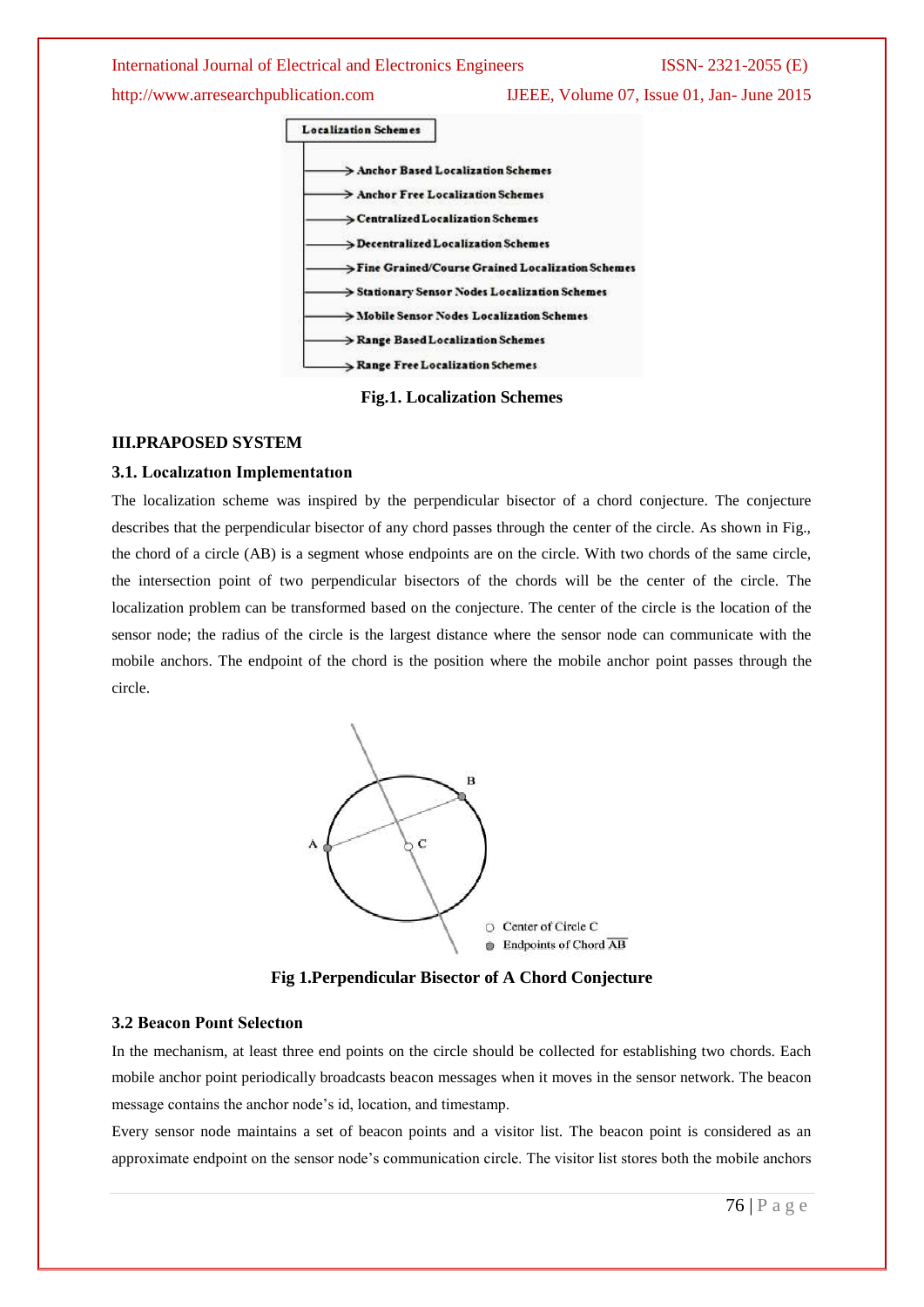### http://www.arresearchpublication.com IJEEE, Volume 07, Issue 01, Jan- June 2015

whose messages have been received by the sensor node and their associated lifetime. The th beacon point in the sensor is represented as (id , location , timestamp ) and the th entry in the visitor list can be recorded as (id , lifetime ).

When a sensor node receives a beacon message from a mobile anchor point, the node will check whether the anchor point is in its visitor list. If not, a beacon point will be added and the anchor point with a predefined lifetime will be inserted in the visitor list. Otherwise, the beacon message will be ignored and the lifetime of the mobile anchor point will be extended. When the lifetime of the anchor point is expired, the corresponding entry in visitor list will be removed and the last beacon message of the anchor point will be recorded as a beacon point.

#### **3.3 Locatıon Calculatıon**

After three beacon points are obtained, two different chords can be generated. As shown in Fig. the set of selected beacon points is  ${B_R B_R B_{k}}$  and their locations are  $(x_i, y_i)$ ,  $(x_i, y_j)$ ,  $(x_k, y_k)$ , and . Two chords randomly chosen  $B_iB_j$ ,  $B_jB_k$ , and , are formed based on the beacon points. Consider that lines  $L_{ij}$  and  $L_{jk}$  are the corresponding perpendicular bisectors of the chords  $B_{i,j}^B$ ,  $B_{i,k}^B$  and , respectively. Therefore, by simple algebraic calculation, the equations of two lines  $L_{ij}$  and  $L_{jk}$  can be presented as follows:



#### **Fig 2.Anchor Path Planning Scheme**



If three beacon points are obtained on the communication circle of a sensor node, it follows that the mobile anchor node must pass through the circle on at least two occasions.

In the path planning scheme proposed in this study, the distance between two successive vertical segments of the anchor trajectory (i.e. the resolution of the anchor trajectory)is specified as *R*−*X*, where *R* is the communication radius of the mobile anchor node and *X* is set in the range  $0 < X \leq R/3$ This is because if X is bigger than *R/*3,*R* − *X* will be smaller than 2*R* /3 . Hence, the distance between four successive verticalsegments is less than the diameter of the communication circle(i.e. 2*R*). As a result, the mobile anchor node will pass throughthe circle more than three times. In other words, increasing thevalue of *X* may incur redundant beacon points.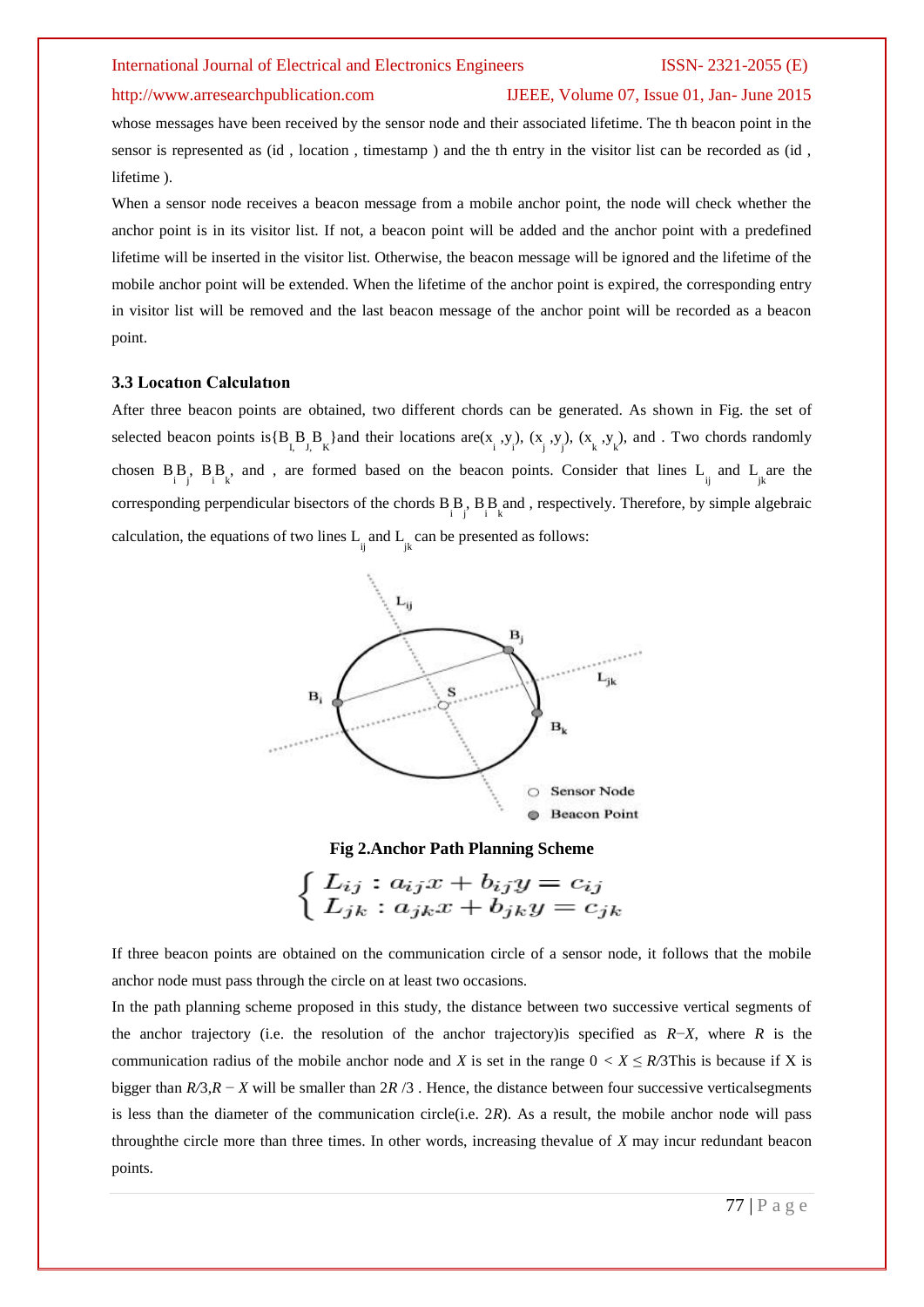### http://www.arresearchpublication.com IJEEE, Volume 07, Issue 01, Jan- June 2015

Conversely, decreasing the value of *X* may cause the chord length tofall below the minimum threshold value. Thus, in practice, acareful choice of *X* is required. To determine the positions of the sensor nodes close to the boundary of the sensing field, the dimensions of the field are virtually extended by a distance of *R* on each side, as shown in Fig. By extending the sensing field, and choosing an appropriate value of *X*, the proposed path planning scheme ensures that the mobile anchor node passes through the circle of each sensor node either two or three times.



#### **Fig 3 .Proposed Mobile Anchor Trajectory.**

As shown in Fig 3, the total path length *D* is given as

$$
D = (L+2R) \times \left( \left\lceil \frac{L+2R}{R-X} \right\rceil + 1 \right) + (R-X) \times \left\lceil \frac{L+2R}{R-X} \right\rceil
$$

#### **IV. PERORMANCE EVALUATION**

We simulated the energy efficient localization technique on Network Simulator (version 2) widely known as NS2 [11], a scalable discrete-event driven simulation tool.

Building high performance WSN network systems requires an understanding of the behavior of sensor network and what makes them fast or slow. In addition to the performance analysis, we have also evaluated the proposed technique in measuring, evaluating, and understanding system performance. The final but most important step in our experiment is to analyze the output from the simulation. After the simulation we obtain the trace file which contains the packet dump from the simulation.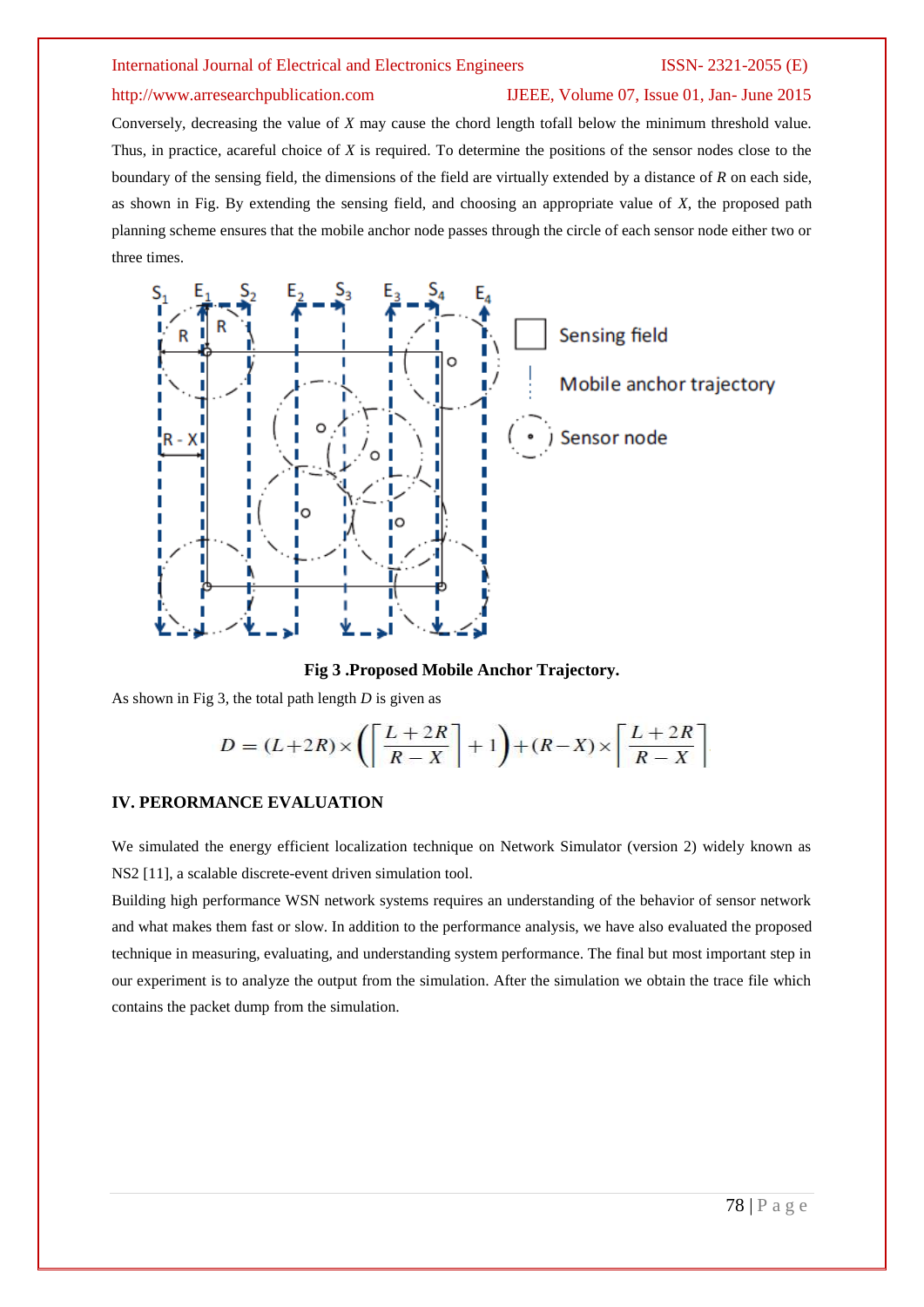







**Figure 3. Coverage Area Vs Number Of Nodes Figure 4. Coverage Area Vs Number Of Nodes**



**Figure 5. Coverage Area Vs Number Of Nodes**

#### **V. CONCLUSION**

Core (Gary Fanz)

**TODOUS** 

sines

kins

2,000 **E** 5.0000 4,008 3,0000  $71005$ 

1,000 ram

intelligible programs 187

In this paper, we have proposed a path planning scheme for the mobile anchor node in the localization method. The modified movement trajectory and the virtual beacon point generation scheme are implemented to tolerate the obstacles in the sensing field. The performance of the proposed scheme is improved as compared to the original random movement strategy. Overall, the simulation results have shown that the proposed path planning strategy outperforms existing methods in terms of both a smaller localization error and a higher percentage of successfully localized sensor nodes. Furthermore, it has been shown that all sensor nodes can determine their locations in the presence of obstacles in the sensing field. The future work will investigate the path planning method for all kinds of mobile anchor-based localization schemes

#### http://www.arresearchpublication.com IJEEE, Volume 07, Issue 01, Jan- June 2015